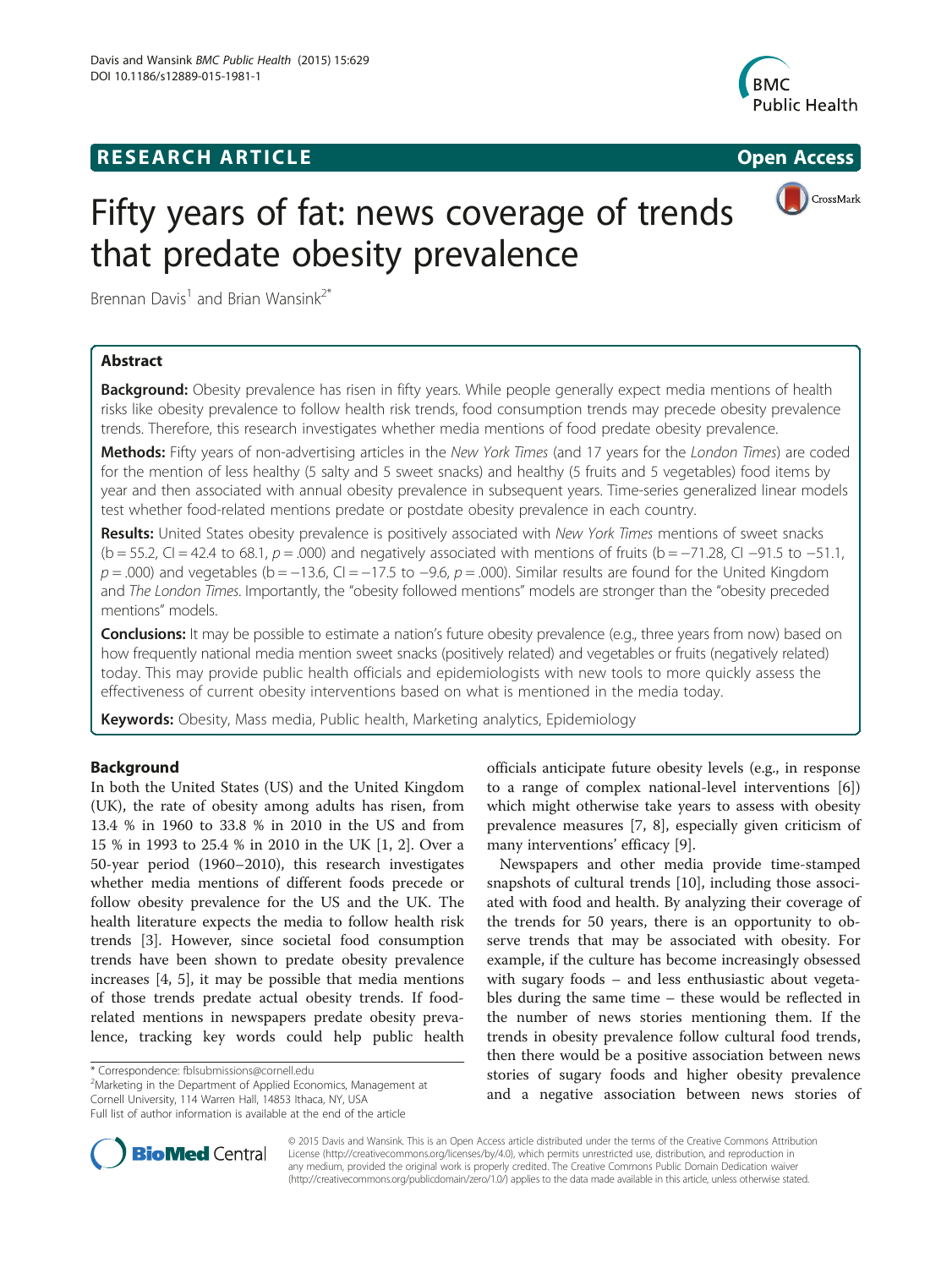vegetables and higher obesity prevalence. Therefore, fifty years of newspaper articles would be a valuable public record of cultural trends that predate the obesity rise. Because many social and cultural trends can quickly change, mentions of foods and how they fit in current trends could foreshadow the movement in obesity trends in upcoming years.

Finally, it may be helpful to investigate media mention patterns of obesity comorbidities, especially if the patterns are in contrast with what the medical community thinks to be most critical. Any such contrast, error, or misrepresentation could valuably direct the medical community or public health institutions to alter their emphasis on the various comorbidities associated with obesity prevalence.

This study examines whether media mentions of common foods – sweet snacks, salty snacks, fruits, or vegetables – are associated with national obesity prevalence. It then tests whether these media mentions predate or follow obesity prevalence. Finally, it examines patterns of media mentions of obesity comorbidities.

### Methods

To investigate media mentions in this observational study, annual counts of articles, excluding advertising, were examined from the archives of both the New York Times and the London Times. Changes in article mentions were compared to obesity prevalence patterns in the US from 1960 (the first year both US obesity prevalence and New York Times media mentions were available) to 2010 (i.e., fifty years) and in the UK from 1993 (the first year both UK obesity prevalence and London Times media mentions were available) to the same year, 2010. Although not fully representative of their countries, the newspapers considered were nevertheless influential and were also the only ones where all issues were fully-indexed online and available over a significant time period. The New York Times had a wide daily circulation (950,000 copies) and won more Pulitzer Prizes than any other newspaper [\[11](#page-5-0)]. Including passalong readership and on-line readership, over 57 % of men and 52 % of women in the US read a daily newspaper [\[12](#page-5-0)].

One objective way to assess media coverage is to examine the number of times a particular word or term – like "lettuce" or "potato chips" – was mentioned in the average newspaper story. While this does not capture the manner or valence in which it used, it is an objective measure of usage and exposure. Furthermore, because the total number of articles can vary year-to-year, using the percentage of articles mentioning a term enables a fair comparison to be made across years.

A research assistant identified each term's media mention by searching the online archives of non-advertising

articles provided by the newspapers on their websites. All non-advertising articles mentioning the term counted, regardless of context. The research assistant's search was validated by calling the New York Times and e-mailing the London Times to ask for counts of a sample of terms (they did not have time to complete the task for all terms) to compare with the counts retrieved using the online search tools provided on these newspaper's websites. In all cases, they matched. The assistant used quotation marks if two words were separated by a space (e.g., "potato chips") within the date range of January 1 to December 31 for each of 50 years from 1960 to 2010. This time scope was used because online data from the newspapers were available for this time period. The plural term was used for fruits and vegetables in order to increase the likelihood of an article's use of the term as food. For example, an article with "oranges" was more likely to be an article about the fruit versus one with "orange," which may be referring to the color. Terms were searched without considering compounds so that words like "corn" did not tally counts of "popcorn" or vice versa.

Fruit and vegetable mentions were examined as two primary categories of healthy foods, and sweet and salty snack mentions as two primary categories of unhealthy food [\[13](#page-5-0), [14](#page-5-0)]. To determine the four categories that represent food consumption extremes – fruits, vegetables, sweet snacks, and salty snacks [\[13](#page-5-0)] – the researchers relied on reports from government agencies to determine which foods belong to each category. For example, the United States Department of Agriculture's (USDA) most recent report on agricultural consumption [[14](#page-5-0)] listed the top five fruits consumed in the US—oranges, apples, grapes, bananas, and pineapples—and the top five vegetables—lettuce, corn, onions, carrots, and cucumbers. The United States Department of Commerce (USDC) listed the top five sweet snack food transactions in the US—cookies, chocolate, candy, cake, and ice cream—and the top five salty snack foods—potato chips, tortilla chips, crackers, popcorn, and pretzels [[15](#page-5-0)]. Since items like pretzels and crackers could be perceived as either sweet or salty, analyses were conducted with and without each item; the results did not differ.

A generalized linear model with a logit link was used to determine the association between annual obesity prevalence, as the dependent variable, and the percentage of articles mentioning vegetables, fruits, salty snacks and sweet snacks, as the independent variables. Actual obesity prevalence in the United States came from waves of the National Health and Nutrition Examination Survey published by the National Center for Health Statistics for select years from 1960 to 2010 [\[16\]](#page-5-0).

The researchers investigated whether media mentions predated or followed obesity prevalence with three-year lagged time-series analyses [[17](#page-5-0)]. Thus, these were analyses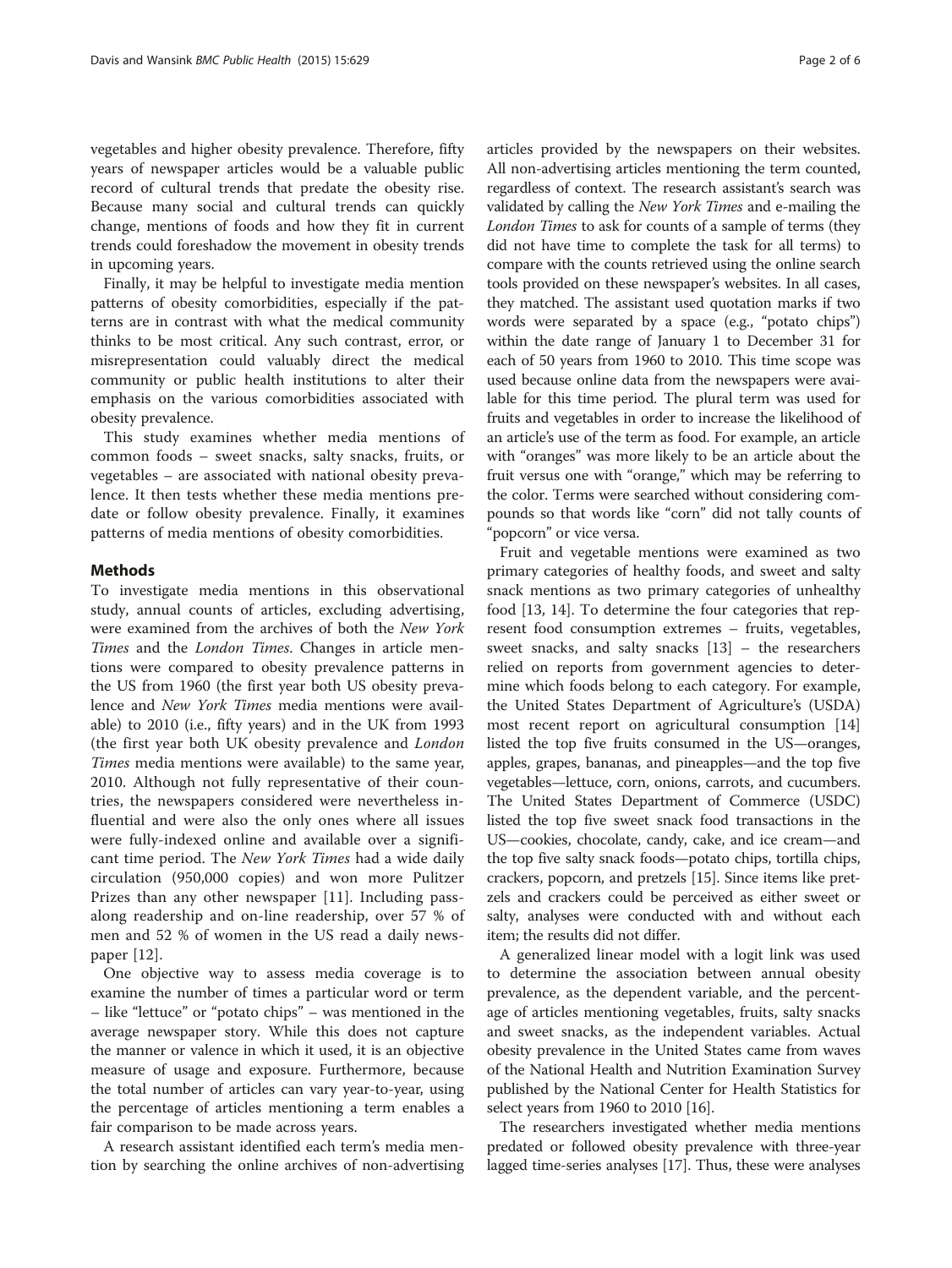just as before, but with three-year lags for each of the independent variables in the model. Obesity prevalence was associated with the percentage of articles mentioning vegetables, fruits, salty snacks, and sweet snacks three years prior, thus testing whether media mentions followed obesity changes. The reverse was also run; that is, the number of articles mentioning each of the food categories was associated with obesity prevalence three years in the past, thus testing whether obesity changes preceded media mentions. Last, all of these models were compared simultaneously using seemingly unrelated regression (SUR) analyses to see which models had the highest R-Square estimates, investigating which models might best explain the relationships: those where changes in obesity follow changes in media mentions, or those where changes in obesity precede changes in media mentions. Models compared in the SUR analyses included the same number of independent variables.

To determine whether this phenomenon was unique to the US, an informative point of comparison would be a change over time relative to that of another Englishspeaking country, the UK. To accomplish this, similar media mention analyses were conducted for the London Times from 1993 to 2010 using British-equivalent terms (i.e., chips = crisps; candy = sweets; cookies = biscuits, etc.). The time period of 1993 to 2010 was selected because obesity and media mention data prior to this time period were not fully available.

Similar GLM analyses were employed using London Times article mentions and obesity outcomes in the UK, using the top snack items because they differed from the US in name only while top fruits and vegetables differed in actual foods consumed. Analyses include UK obesity prevalence since 1993 – the earliest official records reported on obesity prevalence in the UK.

Actual obesity prevalence in the UK came from the National Health Service Health Survey, Department of Health (2011) [\[18\]](#page-5-0). Because of the reduced range of obesity data for the UK, the US data were presented first.

Finally, media mention patterns of the word "obesity" and other comorbidity terms were reported. The researchers included mentions of diabetes, high blood pressure, high cholesterol, and hypertension because these comorbidities were highly associated with obesity [\[2](#page-5-0)].

# Results

Articles mentioning vegetables declined by 46 %, and articles mentioning fruits, salty snacks, and sweet snacks increased (92 %, 417 %, and 310 %) over the last 50 years in the New York Times (Figs. 1 and [2](#page-3-0)). Actual US obesity prevalence rose from 13.4 % to 33.8 % over fifty years. Tables [1](#page-3-0) and [2](#page-4-0) show article US and UK counts respectively (in addition to their percentage of the number of total articles) for the individual sweet and salty snack terms reported at ten-year snapshots over five decades, in order to illustrate simple, descriptive trends.

Otherwise, results reported mentions collected annually as percentages of articles.

# Media mentions and obesity prevalence

Obesity prevalence was significantly associated with lower percentage of articles mentioning vegetables ( $b = -13.6$ , 95 % confidence interval  $|CI| = -17.5$  to  $-9.6$ ,  $p = .000$ ) and fruits ( $b = -71.28$ , CI −91.5 to −51.1,  $p = .000$ ). It was also significantly associated with a higher percentage of articles mentioning sweet snacks ( $b = 55.2$ , CI = 42.4 to 68.1,  $p = .000$ ). Obesity prevalence was not significantly associated with the percentage of articles mentioning salty

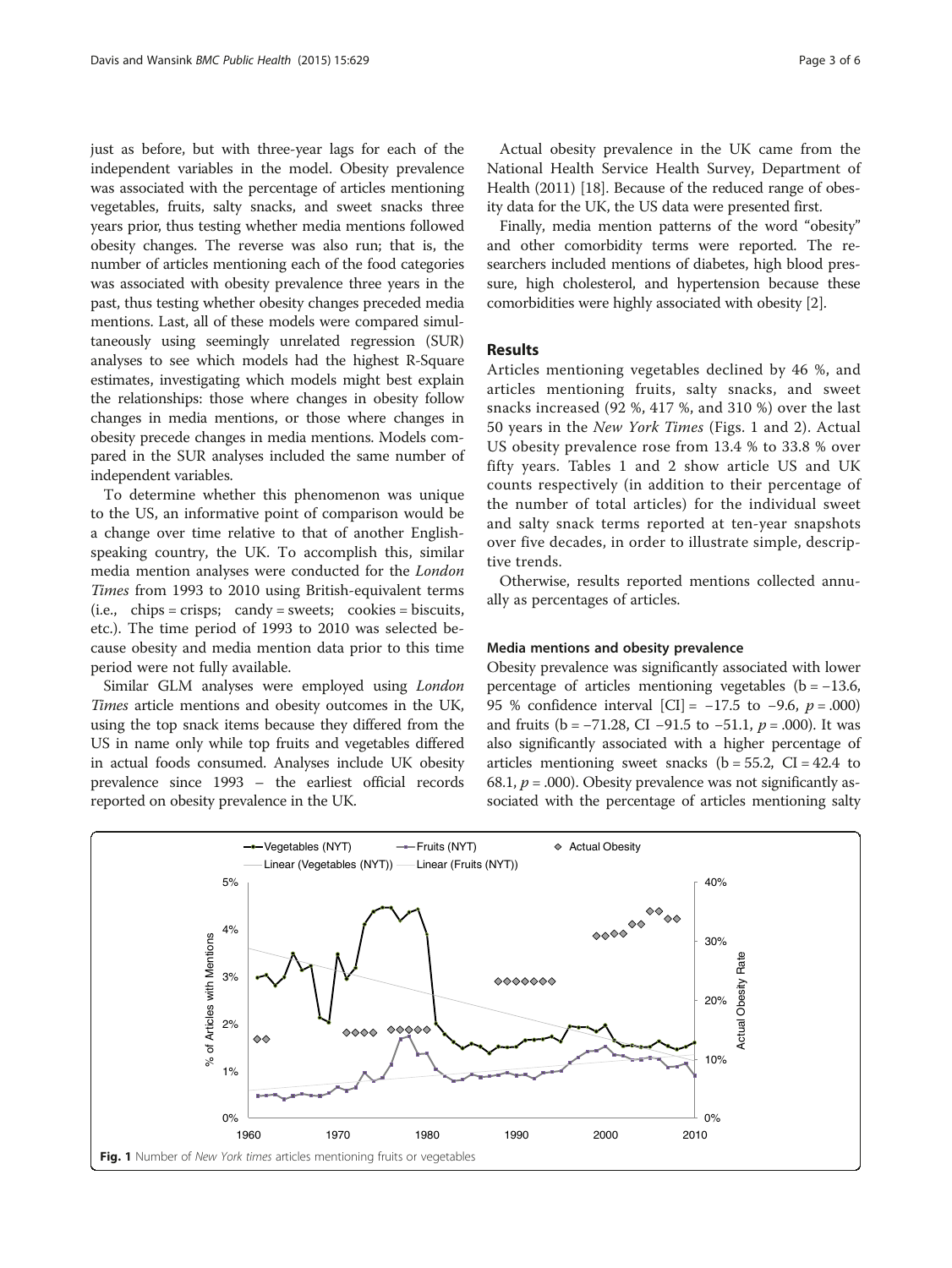<span id="page-3-0"></span>

snacks between 1960 and 2010 ( $b = 53.94$ , CI = -51.1 to 159.0,  $p = .310$ ).

Results of the first seemingly unrelated regression (SUR) analysis revealed that a model in which obesity followed media mentions of vegetables, fruits, sweet snacks and salty snacks three years later (henceforth, "obesity followed mentions";  $R^2 = .94$ ,  $Chi^2 = 795.4$ ,  $p = .000$ ) explained more variance than one in which obesity preceded mentions  $(R^2 = .88, Chi^2 = 328.81, p = .000)$ . Specific to each, a model in which obesity followed mentions of sweet snacks  $(R^2 = .71, Chi^2 = 145.2, p = .000)$  explained more than a model in which obesity preceded mentions of sweet snacks ( $R^2 = .63$ , Chi<sup>2</sup> = 122.0,  $p = .000$ ). Likewise, models in which obesity followed mentions of salty snacks  $(R^{2} = .78, \text{ Chi}^{2} = 199.9, p = .000), \text{ vegetables } (R^{2} = .43,$  $Chi^2 = 42.5$ ,  $p = .000$ , and fruits  $(R^2 = .37, Chi^2 = 36.8,$  $p = .000$ ) explained more than counterpart models in which obesity preceded mentions (salty snacks:  $R^2 = .70$ , Chi<sup>2</sup> = 157.3,  $p = .000$ ; vegetables:  $R^2 = .40$ , Chi<sup>2</sup> = 47.4; fruits:  $R^2 = .21$ , Chi<sup>2</sup> = 27.9, p = .000). Results were similar for two-, four-and five-year lags (data not shown).

#### A global comparison of media mentions

The percentage of *London Times* articles mentioning sweet snacks ( $b = 42.0$ , CI = 17.5 to 66.5,  $p = .000$ ) and the percentages of those mentioning salty snacks  $(b = 175.9,$  $CI = 60.8$  to 291.0,  $p = .000$ ) were significantly associated with higher UK obesity prevalence. Likewise, models where obesity followed media mentions ( $R^2 = .85$ , Chi<sup>2</sup> = 77.0) explained more variance than models where obesity preceded media mentions  $(R^2 = .39, Chi^2 = 8.7)$ . Overall, when compared to the New York Times, the results were similar to the trends reported over the past 50 years as well as a restricted analysis of US data from 1993 to 2010.

Table 1 Counts (Percentages) of New York Times Articles Mentioning the Most Common Snacks

|                     | 1960      | 1970      | 1980      | 1990      | 2000      | 2010         | Percent change 1960 to 2010 |
|---------------------|-----------|-----------|-----------|-----------|-----------|--------------|-----------------------------|
| Sweet snacks        |           |           |           |           |           |              |                             |
| Cookies             | 84 (.06)  | 113(.11)  | 167(0.21) | 208 (.22) | 356 (.38) | 481 (.42)    | +473 % (+630 %)             |
| Chocolate           | 179 (.12) | 185 (.18) | 548 (.67) | 530 (.55) | 905 (.97) | 1,183 (1.04) | $+561% (+743%)$             |
| Candy               | 395 (.27) | 519 (.50) | 612 (.75) | 413 (.43) | 646 (.70) | 916 (.80)    | $+132$ % ( $+196$ %)        |
| Ice cream           | 232 (.16) | 185 (.18) | 394 (.48) | 426 (.44) | 653 (.70) | 746 (.65)    | $+222$ % ( $+310$ %)        |
| Cake                | 340 (.23) | 342 (.33) | 665 (.82) | 514 (.53) | 751 (.81) | 880 (.77)    | +159 % (+230 %              |
| Salty snacks        |           |           |           |           |           |              |                             |
| Potato chips        | 17(01)    | 17(02)    | 45 (.06)  | 78 (.08)  | 68 (.07)  | 83 (.07)     | $+388$ % ( $+523$ %)        |
| Tortilla chips      | 0(.00)    | (0.00)    | 4(.00)    | 14(01)    | 21(.02)   | 34 (.03)     | N/A                         |
| Crackers            | 41(.03)   | 34 (.03)  | 104(.13)  | 66 (.07)  | 128(.14)  | 118(.10)     | $+188$ % ( $+267$ %)        |
| Popcorn             | 36 (.02)  | 51 (.05)  | 87(.11)   | 104(.11)  | 160(.17)  | 254 (.22)    | $+606$ % ( $+800$ %)        |
| Pretzels            | 10(.01)   | 11(.01)   | 17(02)    | 10(.01)   | 29 (.03)  | 55 (.05)     | $+450 \% (+602 \%)$         |
| Total # of articles | 145,547   | 102,884   | 81,303    | 96,190    | 92,909    | 114,110      |                             |

Note: Numbers in parentheses are percentages of the total articles that contain the individual terms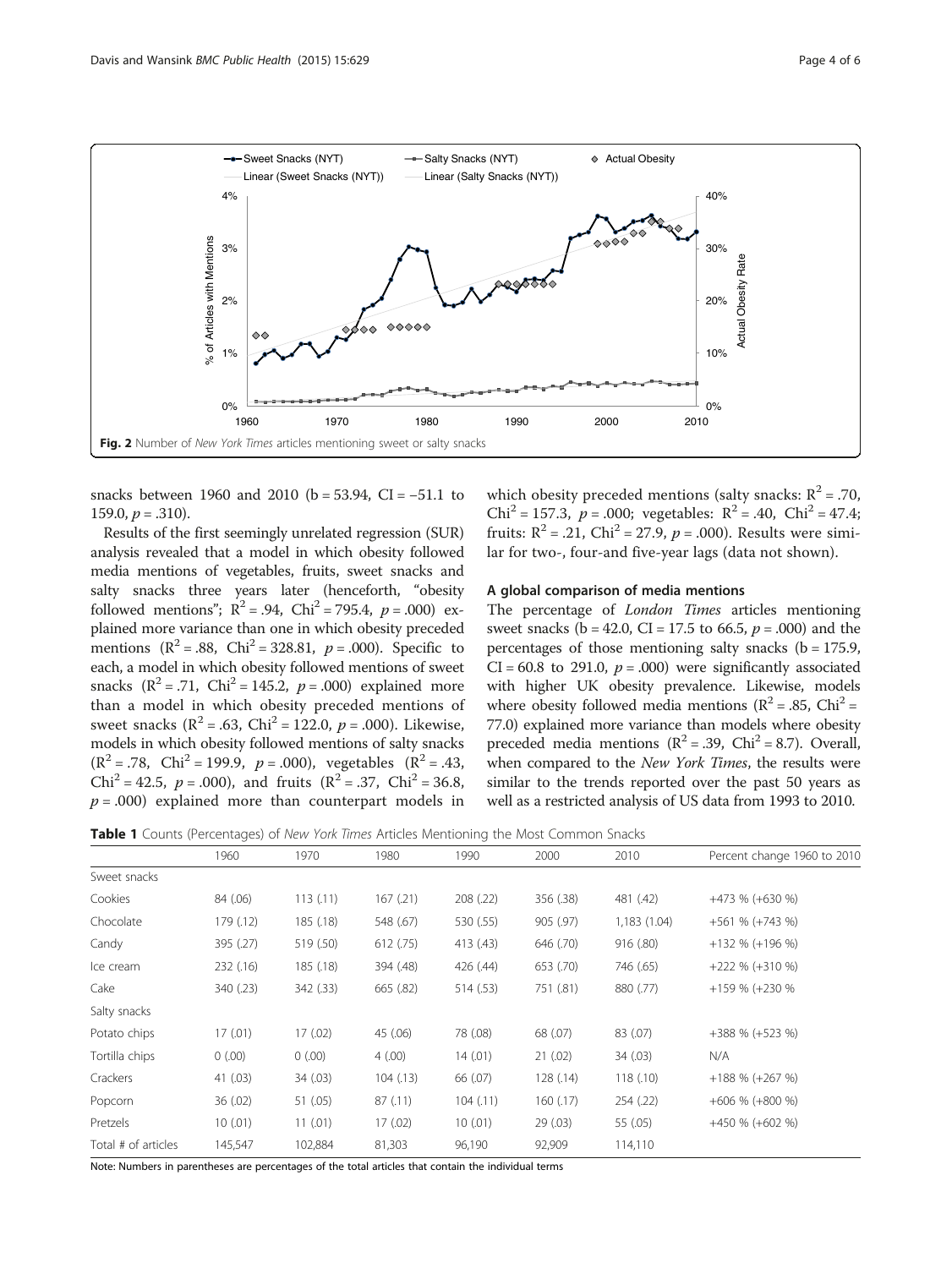|                     | 1960      | 1970      | 1980      | 1990      | 2000        | 2010         | Percent change 1960 to 2010 |
|---------------------|-----------|-----------|-----------|-----------|-------------|--------------|-----------------------------|
| Sweet snacks        |           |           |           |           |             |              |                             |
| <b>Biscuits</b>     | 198 (.25) | 163 (.19) | 113(.15)  | 187 (.22) | 305 (.33)   | 736 (.72)    | $+272$ % ( $+188$ %)        |
| Chocolate           | 192 (.24) | 205(.24)  | 161(.22)  | 365 (.44) | 1,035(1.11) | 2,343 (2.29) | $+1,120\%$ (+845 %)         |
| Sweets              | 77 (.10)  | 76 (.09)  | 48 (.06)  | 144(0.17) | 284 (.31)   | 466 (.45)    | $+505$ % ( $+369$ %)        |
| Ice cream           | 98 (.12)  | 78 (.09)  | 81(.11)   | 196 (.23) | 508 (.55)   | 946 (.92)    | $+865$ % ( $+647$ %)        |
| Cake                | 502 (.63) | 342 (.40) | 208 (.28) | 330 (.39) | 727 (.78)   | 1,583 (1.54) | $+215 \% (+144 \%)$         |
| Salty snacks        |           |           |           |           |             |              |                             |
| Potato crisps       | 79 (.10)  | 28 (.03)  | 11(.01)   | 50 (.06)  | 189 (.20)   | 413 (.40)    | $+423$ % ( $+305$ %)        |
| Crackers            | 28 (.04)  | 21(.02)   | 23(.03)   | 59 (.07)  | 115(.12)    | 171(.17)     | $+511% (+373%)$             |
| Tortilla crisps     | 0(.00)    | 0(.00)    | 0(.00)    | (00.00)   | 0(.00)      | 0(.00)       | $N/A^a$                     |
| Popcorn             | 1(.00)    | 1(.00)    | 9(0.01)   | 27(03)    | 83 (.09)    | 272 (.27)    | N/A                         |
| Pretzels            | 0(.00)    | 0(.00)    | 1(.00)    | 0(.00)    | 8(.01)      | 22(.02)      | N/A                         |
| Total # of articles | 79,369    | 86,264    | 74,121    | 83,691    | 92,909      | 102,523      |                             |

<span id="page-4-0"></span>Table 2 Counts (Percentages) of London Times Articles Mentioning the Most Common Snacks

<sup>a</sup> Results are similar for all years' search of "tortilla chips" in the 'London Times

Note: Numbers in parentheses are percentages of the total articles that contain the individual terms

# Media mentions of obesity and comorbidities

Figure 3 shows obesity prevalence and its relation to the mention of "obesity" and comorbidities for the New York Times; patterns were similar for the London Times. Diabetes was mentioned more than any other comorbidity in both the New York Times (0.49 % of articles) and the London Times (0.21 % of articles), and over the past 50 years its mention increased 0.43 % in the New York *Times* ( $p = .00$ ) and 0.26 % in the *London Times* ( $p = .00$ ). High blood pressure, high cholesterol and hypertension were mentioned less overall and had the smallest increases over time for both newspapers. Overall, the New York Times increased its collective mentions of comorbidities (0.71 % vs. 0.41 %) almost twice the rate of the London *Times* since 1960 ( $p = .00$ ).

# **Discussion**

This study investigates whether media mentions of food accurately reflect trends related to obesity prevalence. While multiple individual, family, and cultural inputs relate to the complex problem of obesity [[4\]](#page-5-0), this research shows that media mentions of unhealthy food are positively associated with obesity prevalence, and media mentions of healthy food are negatively associated with obesity prevalence. It also demonstrates that obesity prevalence increases may follow trends that newspapers